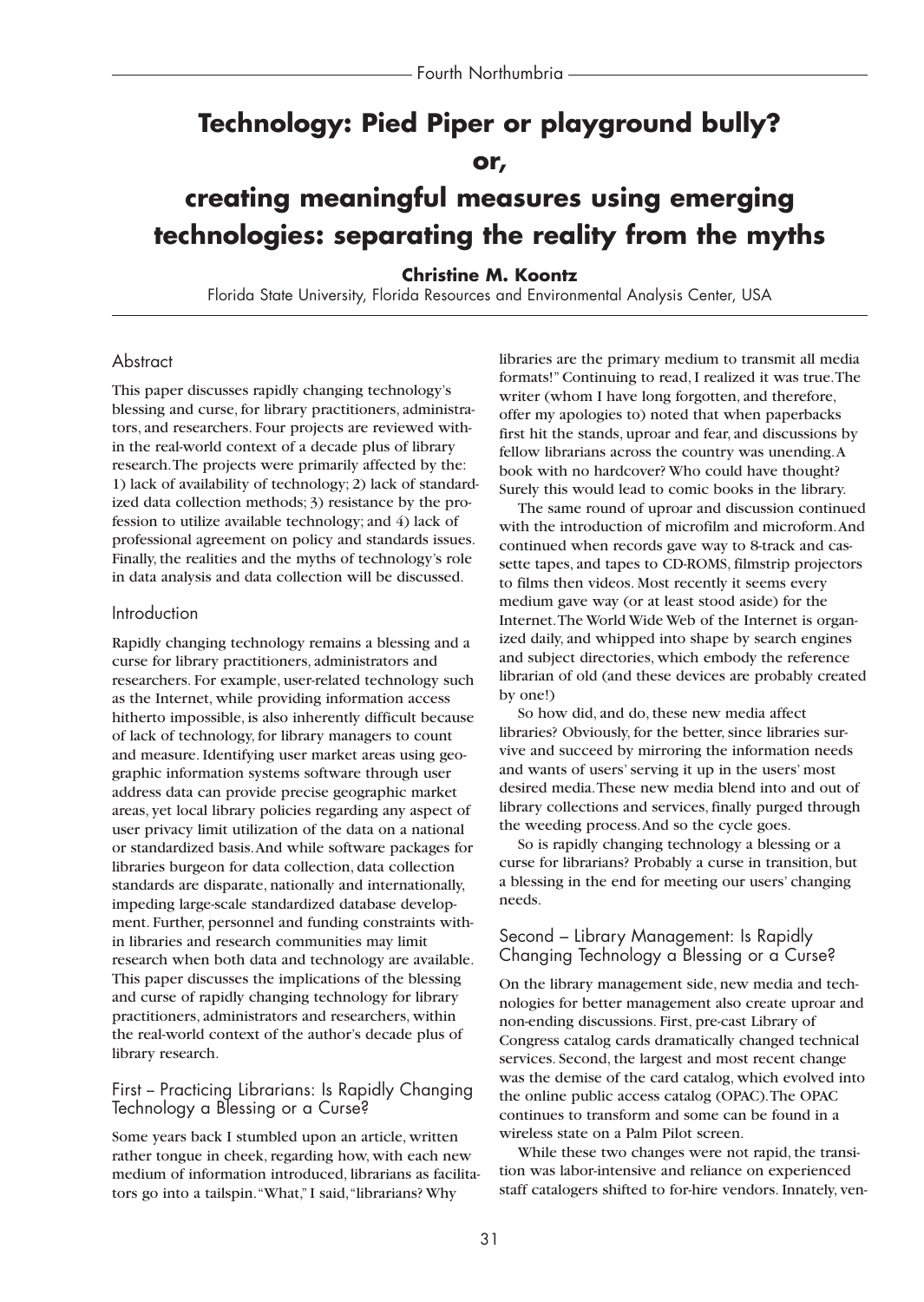dors and librarians have different goals. Librarians strive for customer satisfaction through service, and vendors seek profit and market share.This difference in goals leads to problems. For example, the type of customer data available from current vendors is limited due to lack of demand by library managers, and additional expense for vendors to add customized features for a few.Thus, rarely do most current circulation systems offer even the simplest customer profiles such as type of use by demographics, volume of use by class level, or user address data by zip code. Further there is little doubt that, even if libraries of all types demanded this type of customer data, collectively it would be too small a percentage of the vendor's market.

Automated circulation systems and barcoded books vastly changed public services operations. Remember, prior to this, we wrote our name and address on the library card? Everyone in town had the option of knowing what everyone else was reading. But librarians professionally guarded the hand-written cards, never considering selling users' tastes and preferences, unlike today, where vendors sell our users' subject searches and search strategies to private sector marketers.Technology creates glass windows where there were none. Librarians struggle to keep the curtains down.

Automated circulation systems opened up a whole new array of quickly accessible user data, creating an opportunity for libraries to more easily measure the impact of services upon the communities of people libraries serve.As a result, output measures were born. No longer did libraries simply measure inputs, i.e., holdings, square footage, circulation, reference questions, FTEs, and program and attendance counts. Now these uses could be quickly computed to library use numbers per capita, i.e. circulation and program attendance per capita of population served.Yet true user data per capita are rarely available at the outlet or branch level.This hinders knowledge of who uses each branch, what services and materials are used, volume of type of material/service used, etc.This delimits vital customer data for libraries, data that no successful retailer would or could think of going without.

Vendor-created scanned barcodes in books and other materials greatly facilitate check in and check out procedures, shelf reading and weeding and, most recently, in-library material counts.At present, these packages are expensive (\$8-10,000) and therefore many libraries do not own the software or system.And since there is no single barcode standard, software packages for different applications are bought by individual libraries, resulting in inconsistent barcodes.This lack of standardization and availability severely inhibits development of comparable performance measures.

The Internet just further confounds the growing efficiency and effectiveness of developing standardized performance measures, by obfuscating through its own largess, how to count the who, and for-what, the when

and from-where people are using the world wide web. For library management, rapidly changing technology pushed by profit-motivated vendors often dilutes control over individual library activities that were once the stronghold of manual operations.Technology facilitates operations but at what cost to accurate relevant data?

## Finally – Library Researchers: Is Rapidly Changing Technology a Blessing or a Curse?

By and large for library researchers, technology that facilitates research – not research about technology – can never change fast enough. I would like to provide a brief insight and review of research, which originated when there was little technology, and research that was furthered by or could have been furthered by technology.This research is built upon data initially collected manually at the branch or outlet level in the public library field. I would like to review four projects that were affected by the fact that: 1) technology was not available; 2) technology was available but data collection methods were not standardized; 3) professionals were resistant to utilizing the available technology; and 4) technology created a starting point, but progress relied upon agreement on policy and standards issues.

#### Project Number One: Koontz' Dissertation. (Koontz: 1990)

The purpose of my dissertation (in brief) was to answer the question my marketing mentor, Dr. Persis Rockwood, posed to me. How can public library management site library facilities effectively? After fingertipping through thousands of catalog cards, I found there was little location research on location and siting. I selected 13 geographically dispersed library systems, and ended up with only six systems that fit the criteria (each counted the same library use measures) comprised of approximately 100 branch outlets.The study demonstrated a methodology for constructing location models for diverse urban environments.

The models utilize variables including:

- 1) Relevant demographics (Demographics included: population, sex, race, age, family life cycle (represented by US census categories of households with social security, public assistance, or a female head of household); owner occupied housing, income, education and vehicles per housing unit);
- 2) Spatial (Estimated size of market area and distance between library facilities.A geographic area contains the customers/users of a particular firm/library for specific goods or services.);
- 3) Library use (circulation, reference transactions and program attendance); and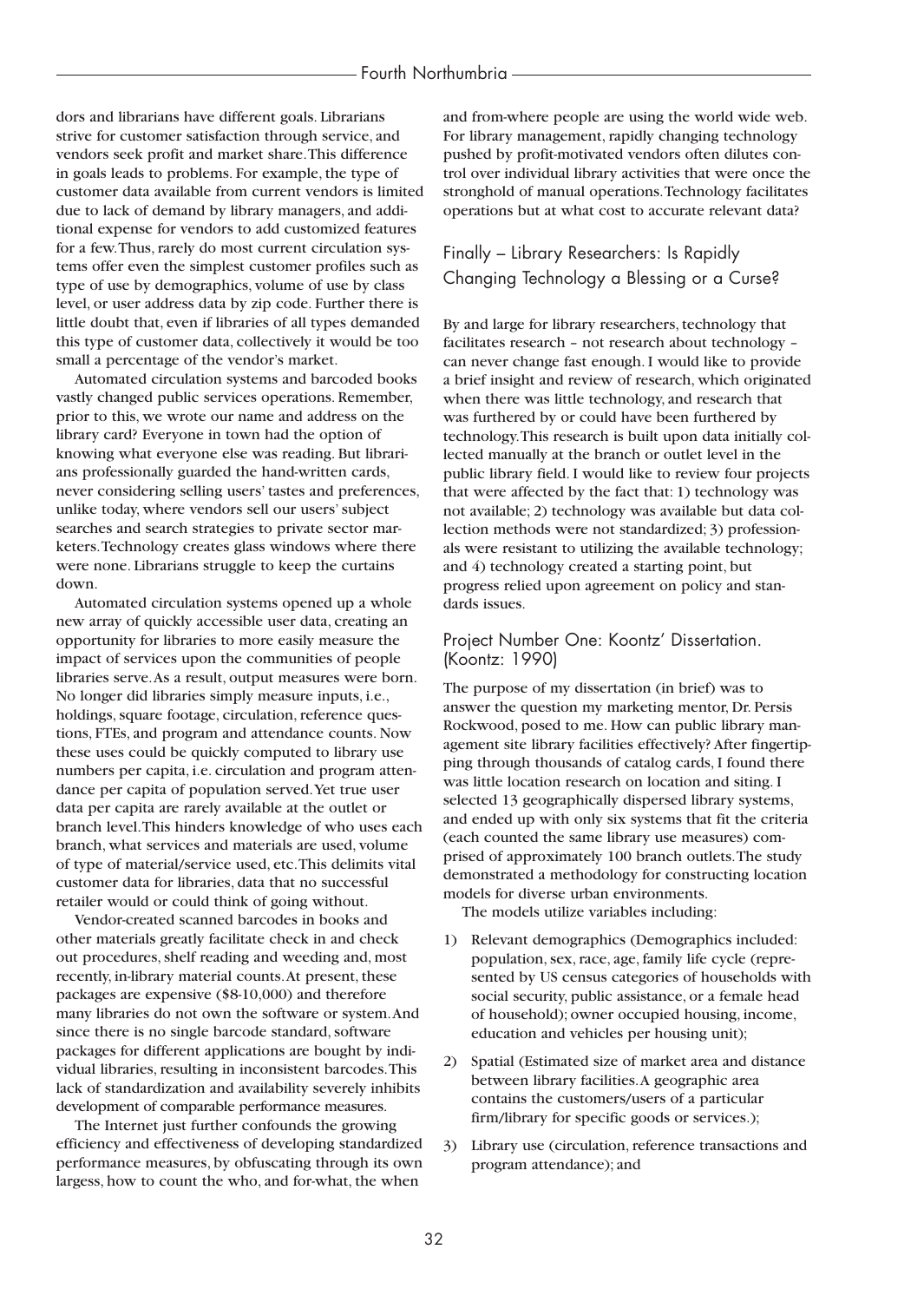4) Library "attractiveness" units (hours of operations, registrations, square footage and holdings).

The models utilize these variables to: 1) estimate geographic dispersion of the population and size of market areas, 2) quantify use levels at an existing facility location, based on the estimated market area and the population characteristics of the estimated market area, 3) forecast use levels at other locations, i.e., for purposes of siting a new facility, or for closure or re-siting, and 4) estimate potential use levels of targeted markets or sub-groups within the population in order to develop new service, and potential new facility locations. (Koontz, 1997) Now in order to do all this, I needed to know exactly where each branch was located so I could map it, and attach the variables to the proximate geographic market.

#### PROBLEM NUMBER ONE.

The addresses of the branches were not available from a national directory or database. Only the addresses of the stand alone or main facility of the system headquarters was available and the number of branches and bookmobiles within the system.There was little or no interest in branch level data at the state or federal level due to the following reasons: 1) there was not any branch level data available from a central source; 2) public library data was just starting to be collected for the first time ever on a system-wide basis, much less at the branch level; and 3) since there is no legal mandate for a public library (such as schools have) there was little built-in bureaucracy to support data collection on any level.Yet it should be noted that the majority of user activity, data for other industries, is of course, at the branch level. [The US National Center for Education Statistics published, through the US Government Printing Office (GPO), the first E.D.Tabs Report, Public Libraries in 50 States and the District of Columbia: 1989.The first compilation of data from 8,699 public libraries in all 50 states and the District of Columbia based on national standard data elements and definitions.The Public Library Data Statistical Report, Public Library Association, was published in 1988, till present, offering system-level data on a sampling basis.These publications did not include branch level use data at present, still do not, and there is no future plan by either group to make outlet level data available.]

Therefore, I had to call system administrators or branch managers of 13 library systems (450 outlets), and often the individual outlet, just to identify where each library was located (cross streets), so I could attach the variables to them (latitude and longitude). This was extremely time-consuming, but without this precise information there would be no way to continue, hence prohibiting my research.

#### PROBLEM NUMBER TWO.

Because there is no standard way that geographic branch market areas are determined, the branches are simply subsumed within what is called the legal service area of the system.These legal service areas are mostly arbitrary city and county boundaries, though some use school district boundaries.These legal service areas identify the population that the system is legally ascribed to serve, but in no way reflect who really uses each of the outlets in the system.Various methods of defining branch market areas include: assigning two or three census tracts to each branch; utilizing existing government planning districts; placing a radius of varying widths around each outlet; or, using the experience of the staff to determine proximate geographic area served and an estimate of the population in that area (VanHouse, 1987).

While retailers have long utilized customer zip code and address data to determine geographic customer markets – which provides much greater accuracy – library professionals have been reticent to do so, due to privacy issues.Yet, as early as 1972, it was suggested that libraries utilize user address data to better determine user branch market areas (Coughlin, 1972). I used the radius method of various sizes based upon estimated populations served to standardize the methodology. (These estimates were from the librarians, or staff. I used SELS to estimate the radii that the population encompassed.) I used compass and pencil based upon casting radii upon estimated population figures, and a GIS (geographic information system) type product that would estimate population. GIS is best defined as a computer system that maintains databases much like other computer systems, except the databases include geographic references such as address, latitude and longitude, census tract, voting district or a unique library drawn service area. It is possible to examine, for example, which library is nearest another library, which transit line is close to a new or proposed site, which addresses of users lie outside the designated library service area, and the demographics of the geographic service area.

This was in the mid-eighties, and the primitive geographic information system software (GIS) package I used was available for free from the University of Nebraska. It was free because it was 1989 when I procured the package, and the Census data was from 1980.The SELS package (Siting Evaluation and Location System) would identify census variables around a point, i.e, the geocode of the public library outlet by latitude and longitude.There were no digital maps available (cheaply) at that time. SELS required using paper census maps, identifying the location, and all the statistical calculations had to be performed outside the SELS package.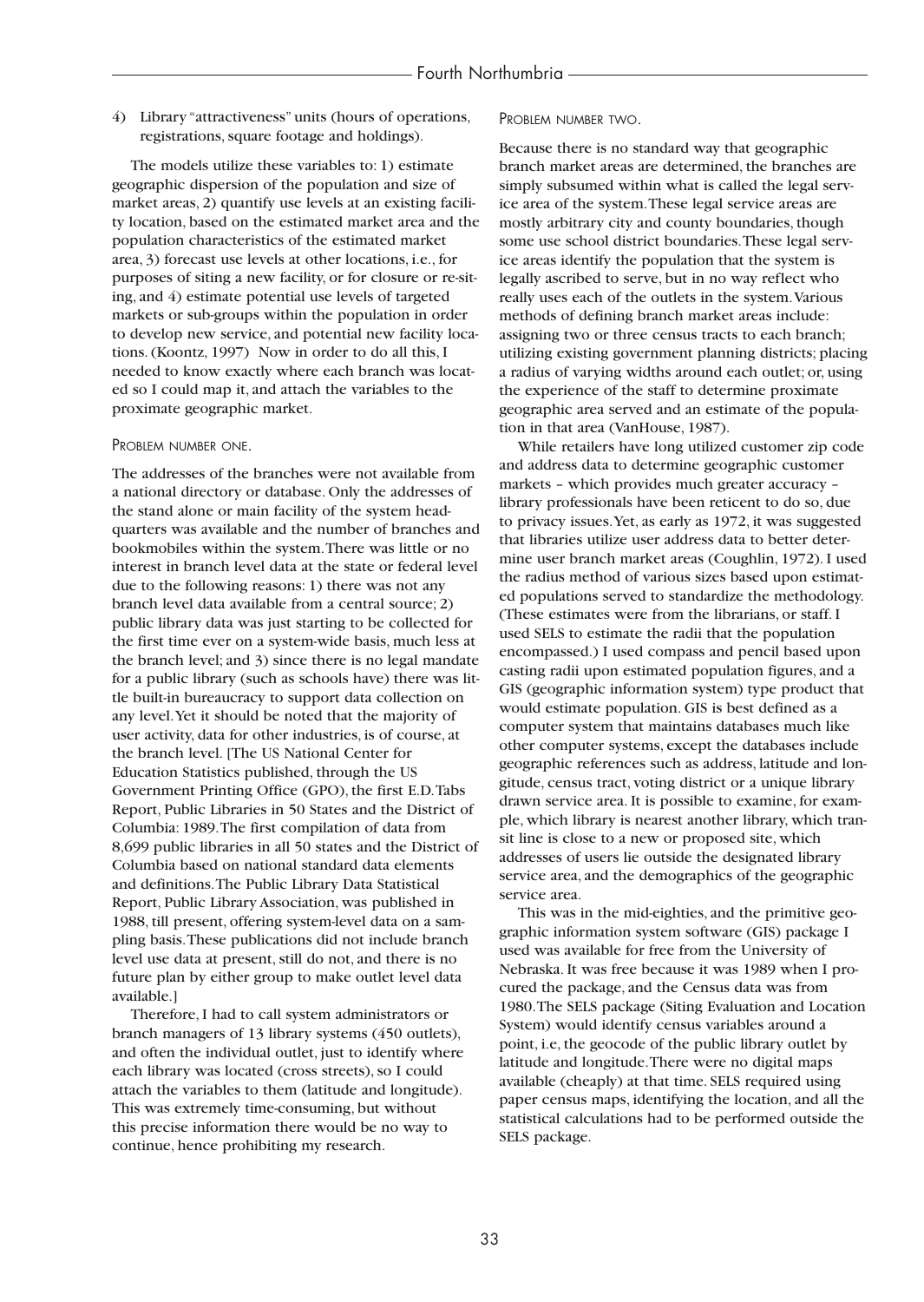#### Fourth Northumbria

With paper maps and precise cross streets and locations, I could graphically identify topographical barriers to library use, and estimate the distance between facilities.With the automated census data, I could identify population characteristics proximate to each outlet. I could also utilize important research that others had conducted at the outlet level, including the impact of the size of the library, distance between the library facilities, and demographic characteristics associated with all aspects of the library use, including mode of transportation, groups affected by distance to the library, etc. (Koontz, 1997: 57-58)

#### PROBLEM NUMBER THREE.

While I had 13 library systems willing to work with me, only 6 could be included due to the other 7 not collecting standard library use categories. For example, all 13 systems did not collect reference transactions. Only those systems that collected circulation reference statistics and program attendance could be included. While library visits, in-library material use, and interlibrary loan were of interest, these were not counted in a standardized or methodical fashion by all of the libraries, and therefore could not be included.

In summary, it was lengthy and arduous because the needed technology had yet to arrive.There was a lack of precise address data for branch outlets; lack of sophisticated GIS, which was an expensive and rapidly changing technology; lack of a standardized method of determining branch market areas; and a lack of standardized library use categories that all public libraries collect.Technology – holding hands with standardization of collected library use categories and an awareness of the importance of branch level data – could have greatly facilitated this research.

Researching at the branch level presented a significant finding: analysis of the demographic and library use data -- showed where counted, there was higher inlibrary use, higher reference transactions and greater program attendance in branch markets serving predominately minority populations (this has been coined *majority-minority.*) I could not have detected this if the data was aggregated at the system level.These populations had lower circulation, which often led to an assumption that the libraries were less used because circulation is traditionally recognized as the primary use. Unfortunately, in-library material use and library visits are not required use counts. Due to this, thousands of libraries appear little used, as opposed to the truth: that they're just differently used.This was an important finding that led to the next project.

#### PROJECT TWO: EXPANDED NATIONAL RESEARCH

After graduating and landing this current job in a GIS (geographic information systems) applications center, I settled in to use this technology to solve library problems. In 1996, FSU applied for and received a grant to

further the above hypothesis that use was different in majority minority library markets and that it was not reflected completely in circulation figures (Koontz). The purpose was to provide a snapshot of non-circulation use in the library, including material uses, observed uses, and librarian assisted uses.

This project not only used GIS and U.S. Census Data to identify the 3500 majority minority markets, but incorporated handheld computers to facilitate counting in-library use by scanning barcodes of previously defined categories of use, including in-library materials use, observed use, and librarian assistance.This standardized one-barcode data was uploaded and mailed to our center for analysis.

This reduced the need for extra manpower in the field to analyze data, collected one week per quarter at these small libraries, and thus gained staff support. Finally, this project elicited a clear picture of all uses, and underlined the critical need to collect in-library use data in low-circulation libraries. Enhanced technologies, specifically GIS to process outlet level data based upon a growing body of research, gave this project national impact.Yet diffusion of this methodology is hindered by lack of a mandate at any level of government or professional organization to collect these types of use that occur in the library.This project led to projects three and four.

#### PROJECT THREE: LIBRARY APPLICATION OF GIS

This research was designed to solve one of two remaining problems illuminated in projects 1 and 2. First, at present, there is still no standardized approach to determining branch market areas other than those manual and experiential methods discussed earlier.Yet there is technology available, GIS, to use to geocode user address data based upon library circulation or registration records.We received a small research grant from ALA to illustrate the utility of using GIS to conduct this type of research (Jue and Koontz, 1999). User data from three library systems was geocoded for best determining actual market areas.This methodology far surpasses any other method in accurately depicting geographic market areas.

While the three library systems in this project were able to provide this type of data, there is no assurance that all library systems can use this approach due to lack of software programming to extract user address data from the library's database and policies or legalities against extracting this data to a vendor or researcher to put together such a map.This resistance from the profession emanates from old user privacy issues, laced with misinterpreted portions of the American Library Association's Library Bill of Rights, i.e.,"a person's right to use a library should not be denied or bridged because of origin or age."There is a feeling that the dot on the map portrays address and all aspects of user characteristics. I challenge this on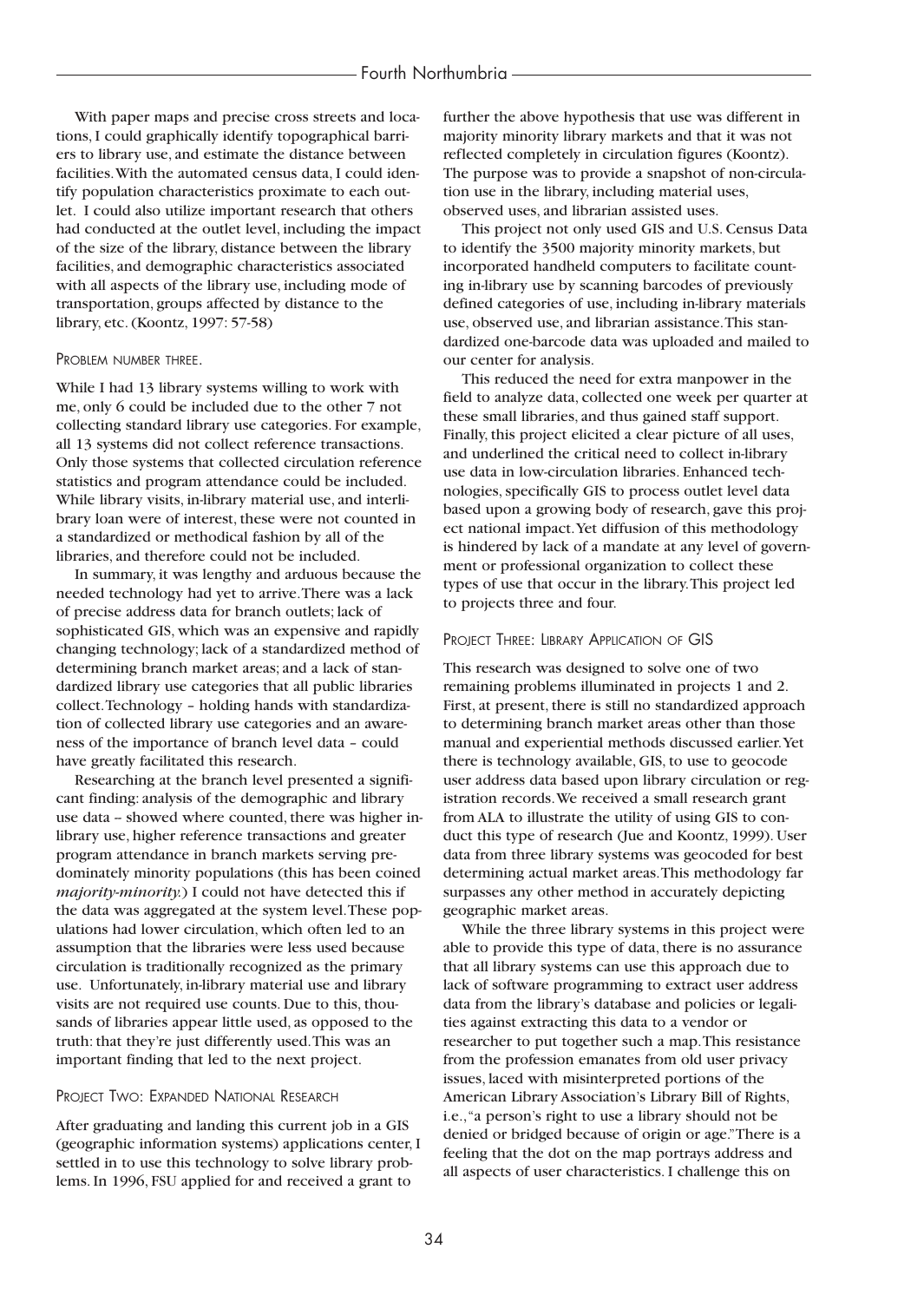the basis on sanity. But this research project did not solve the basic underlying dilemma, which led to Project Four.

PROJECT FOUR: COMPREHENSIVE GEOMAPPING OF PUBLIC LIBRARY LOCATIONS

Our center was recently awarded a grant to map and geocode all estimated 16,000 outlets (Jue and Koontz, 2000-2001).The outlet addresses are collected by state under the direction of the Federal State Cooperative System, and many (approximately one third) have addresses that could be accurately geocoded (a dot placed accurately on a map as to the most accurate location).

This project replicates Project One, my dissertation. Yet while this project utilizes and benefits from new technology and increased manpower, it was still constrained by lack of standardized data collection, lack of accepted methodology for geographic market determination, and lack of outlet data from a central source.

Four students are calling each of 5 to 6,000 outlets for which better location information is desired.While I began pushing for a nationally geocoded public library base map seven years ago, to be honest, it would not have been as cheap as it is today: GIS was more expensive, geocoding was more expensive, etc. The enormous breakthroughs remain to be seen when this map is finally available in early 2002.This map will provide a first-ever, base map for researchers from all fields to utilize to identify the impact of public libraries in many areas of American life.

We hope to see a progression of data layers that will be added, including, initially: relevant demographics associated with library use; local library use figures in population ranges for comparison for same-size libraries; and accurate legal service area delineators. In the future such layers could be added as telecommunication networks, bandwidth, etc.With a first-time-ever accurate base map of public library outlets, the doors open to research that can build upon accuracy, not guesswork. It is just the beginning. Rapidly changing technologies greatly facilitated this body of research that started out manually, but to further this research, important policy decisions must be made by government and library and information leadership, and funding must be prioritized to further develop this landmark database.

Reality and Myths: Part One

The reality is in these projects.Technology:

- 1. Enhanced the quantity and quality of data that could be effectively amassed, i.e., branch level data including the branch address, library use and demographic data and all other spatial aspects such as distance between the facilities, schools, etc.;
- 2. Facilitated the collection of difficult to count performance measures;
- 3. Reduced the amount of time that would be needed to process and analyze data. (No joke, I estimate I would have added four years to my life if I had been using full-blown GIS in my dissertation);
- 4. Reduced the need for more manpower to conduct research;
- 5. Made the data digital and therefore accessible and available in aggregated and disaggregated forms for other researchers.

The above realities are myths – if the maxims below are not true.

**Truth #1:** Technology is useless without a purpose. That is why it lives and dies. In this day and age more is embodied in less; smaller and smaller packages contain more and more data. Mainframes are a thing of the past for all but the largest entities.The 8-track had its day; now music is binary. By the way, or BTW, happy birthday to the personal computer (PC); it is 20 years old this week. Can you remember life before PCs and email? The PC and email are useful. To procure technology because it is new, and learn demonstration packages with no purpose in mind is a worthless activity. And that research can now be replicated nationwide on the Internet and further gain in value, but only if the original research is of quality. Otherwise, technology is useless.

**Truth #2:** Technology is useless if it makes something that is ugly and has no content pretty. Having sat through too many PowerPoint presentations with no content… I do not want to rag on and on about this. But refer to the hand-hewn radii in Figure 1.While ugly, these hand-drawn circles communicated that to conduct research we must know exactly where a library branch outlet is located in order determine which customers use it.This led to actually procuring user address data and plotting it with GIS, changing the circle into an actual custom-made geographic market area.